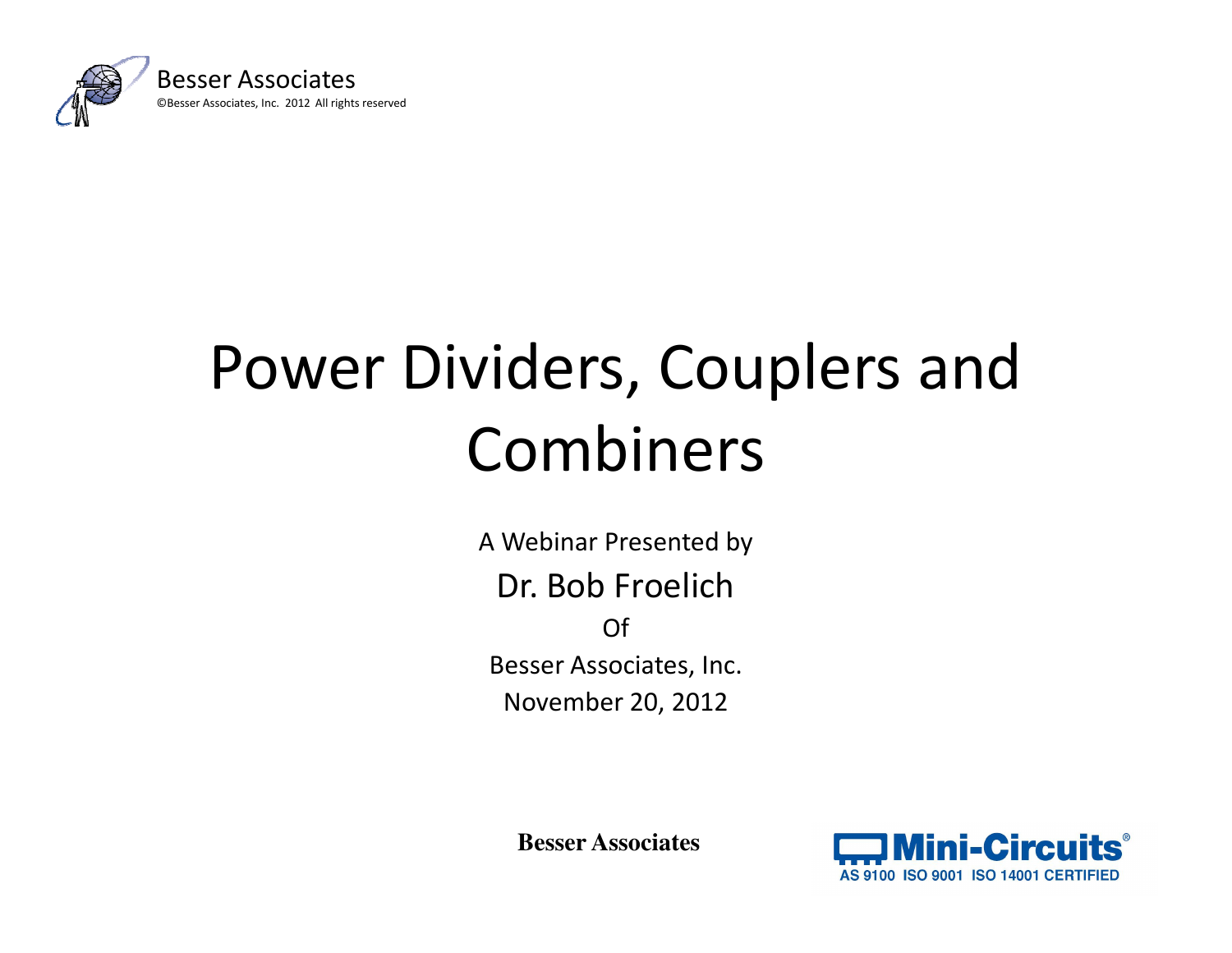

#### **Overview**

- Power dividers, combiners and directional couplers are passive structures that divide RF input power among several outputs or combine power from several inputs.
- Power Dividers and Combiners
	-
- 
- Used to split input power into roughly equal outputs,<br>
 Directional Couplers<br>
 Used to sample a fraction of input power and/or to<br>
separate forward and reverse traveling waves.<br>
Besser Associates<br>
→ Mini-Circuit

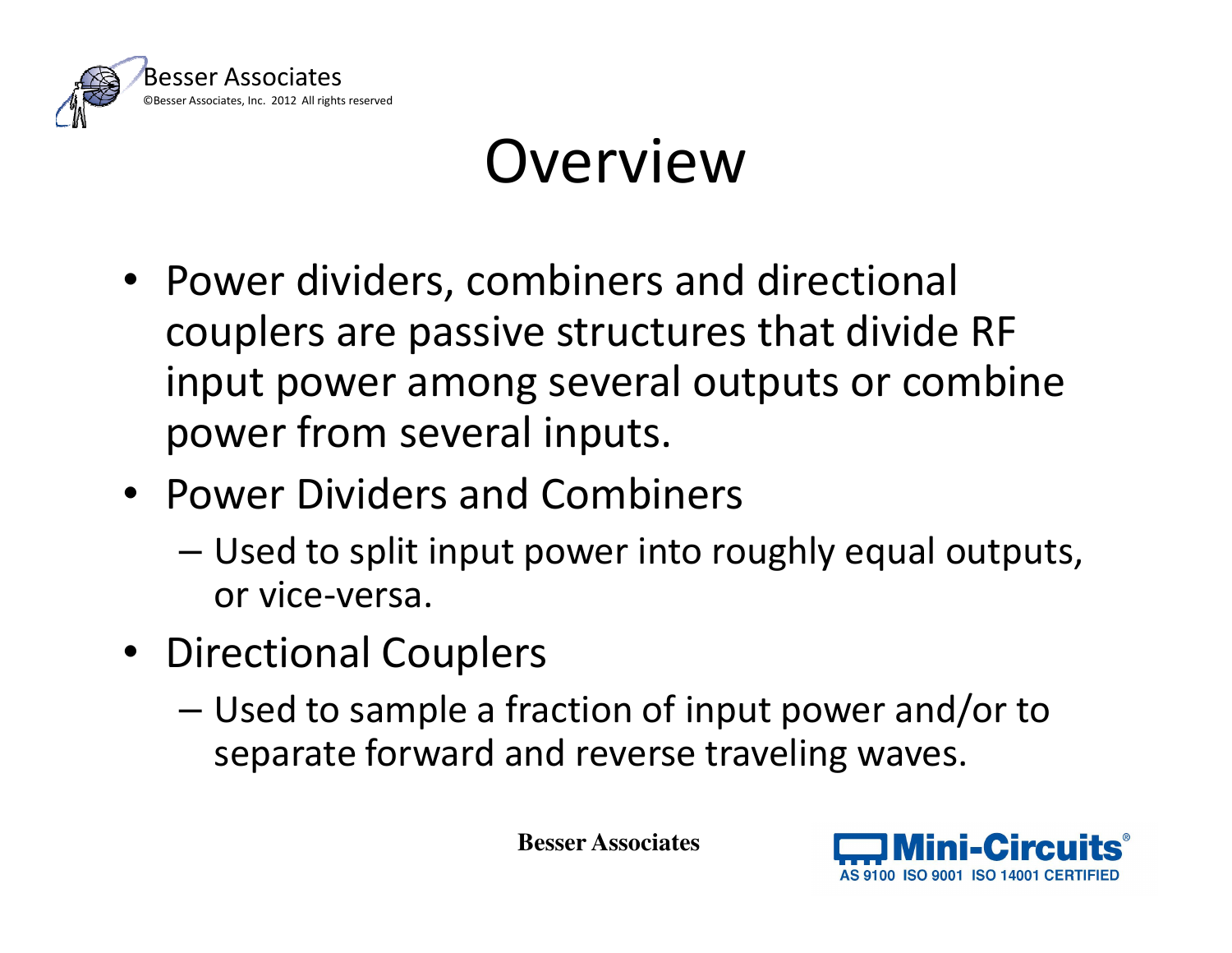

# Power Dividers/Combiners

- Goal: Distribute power from one input among several outputs, or combine power from several inputs to one output.
- Problems for RF and microwave designs
	-
	-
	- Impedance match Isolation Phase relationships among signals

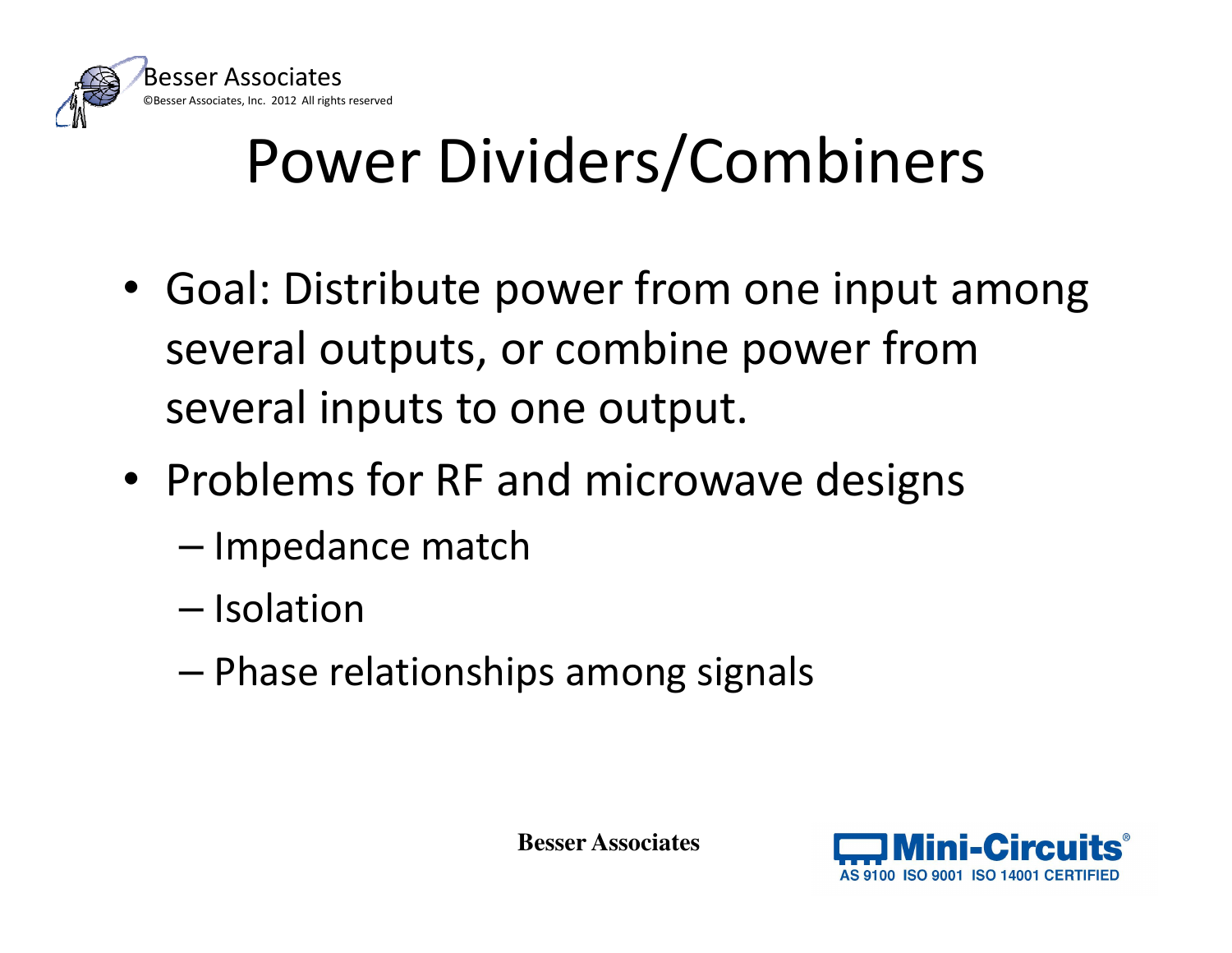#### Transformer Power Dividers

- Turns ratio of  $\sqrt{2}$  doubles the impedance connected at  $B$  or  $C$ .
- Useful to divide or combine two signals.
- Frequently made using 90° sections of transmission line.
- Limitations
	- Matched in even mode only (same voltage at ports B and C).
	- $-$  B and C are not isolated.





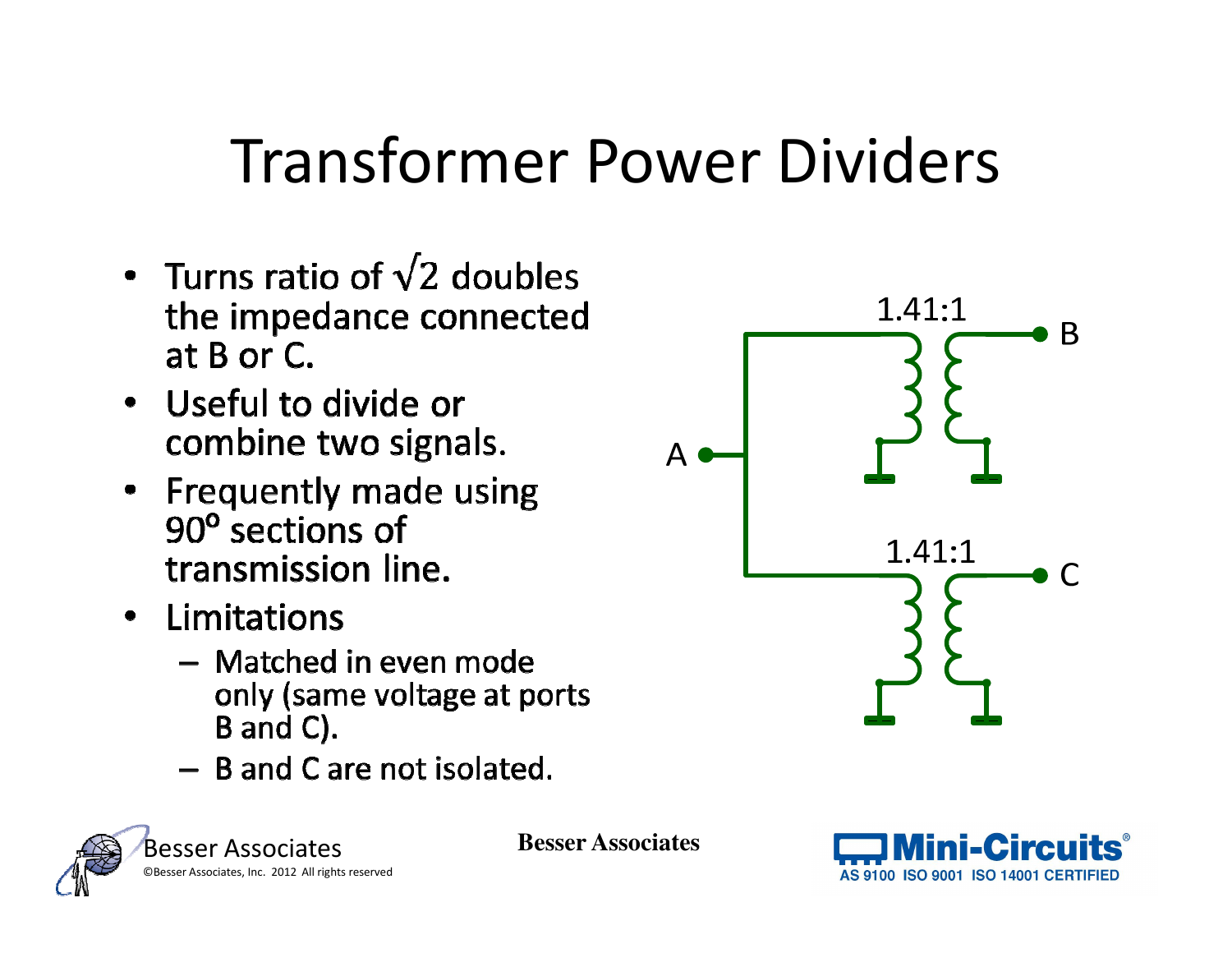#### Adding Isolation: Wilkinson Divider

- When the signals at P2 and P3 are the same, the resistor has no effect.
- When P2 and P3 are  $180^{\circ}$ out of phase the power is taken up by the resistor.
- All ports are matched, and P2 and P3 are isolated from each other.





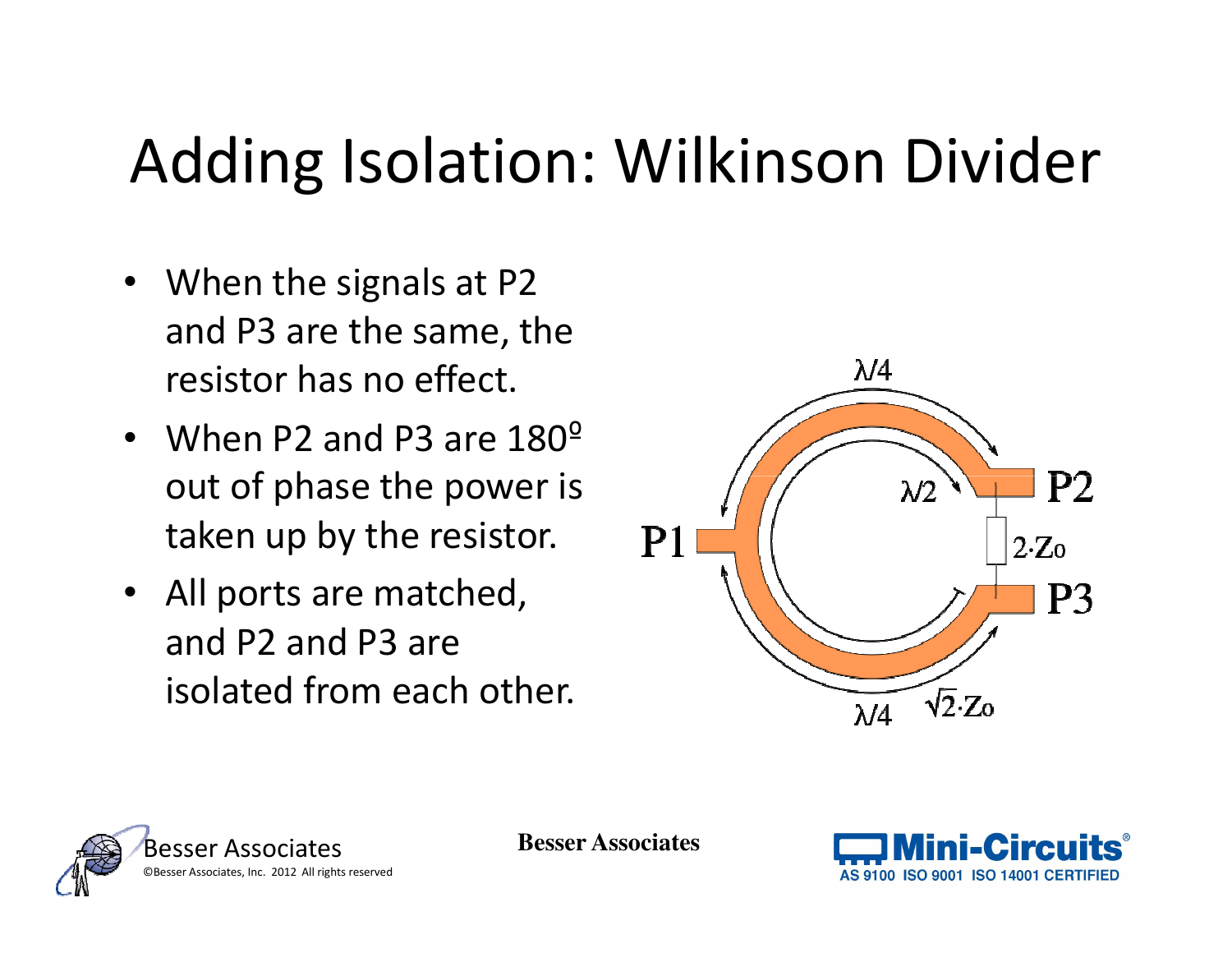



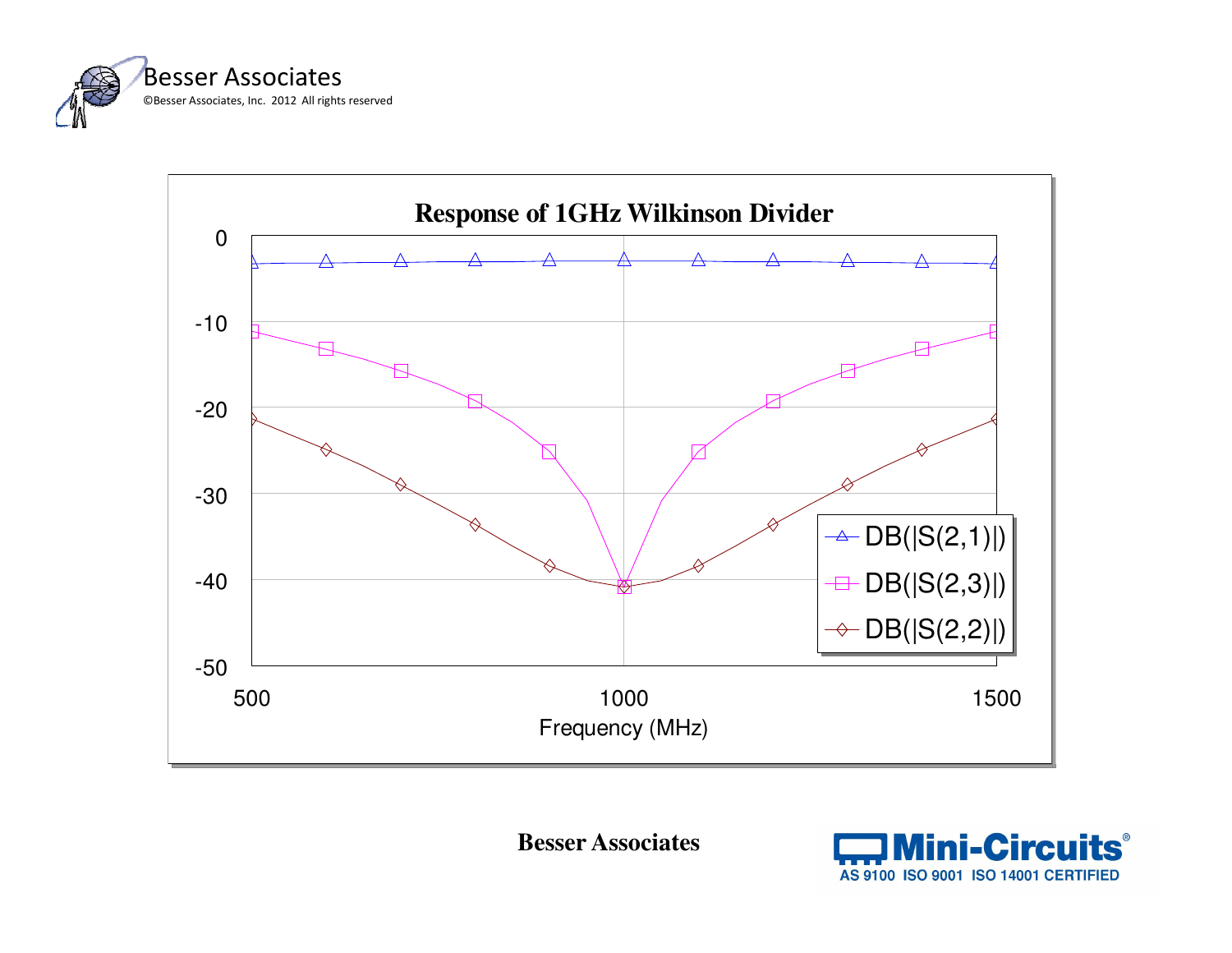

# Unequal Power Division is Possible

- Transformed values must combine in parallel to 50Ω.
- Power division is inverse to the transformed impedances.
- Example:
	- Transform 50Ω loads at P2 and P3 to 150Ω (P2) and 75Ω(P3).
	- 1/3 of input power goes to P2 and 2/3 to P3.
- But the output voltages at are unequal, so we can't add an isolation resistor like before.

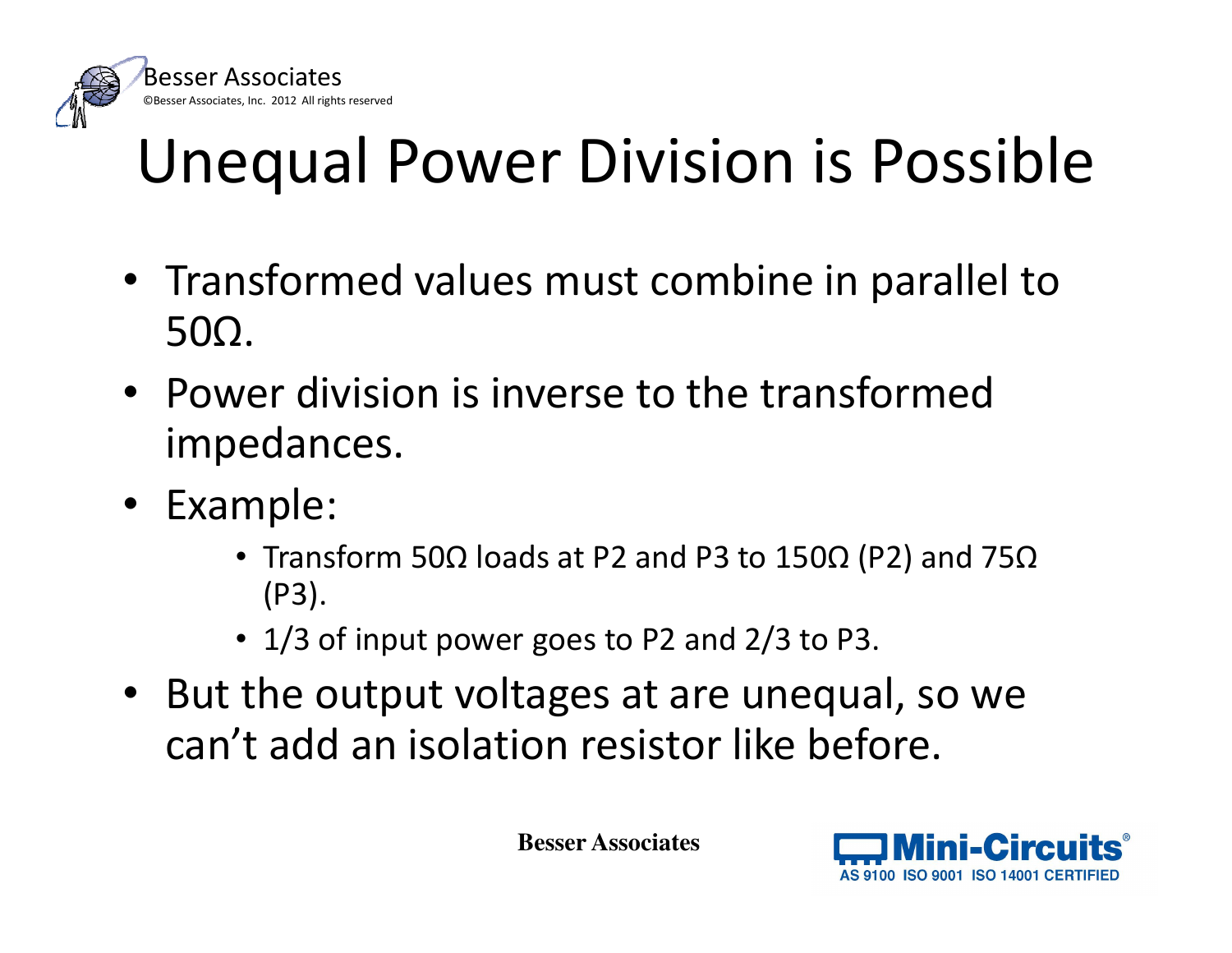#### 2:1 Divider with Isolation

- $\bullet$  An isolation resistor requires equal voltage on both sides of the divider.
- Equal voltages with 2:1 power ratio implies 2:1 impedance ratio.
- Transform impedance in two steps:
	- 50Ω (at bottom) to intermediate levels with 2:1 ratio.
	- From there to 75 and 150Ω(at top).
	- Resistor value is the sum of the intermediate impedances.



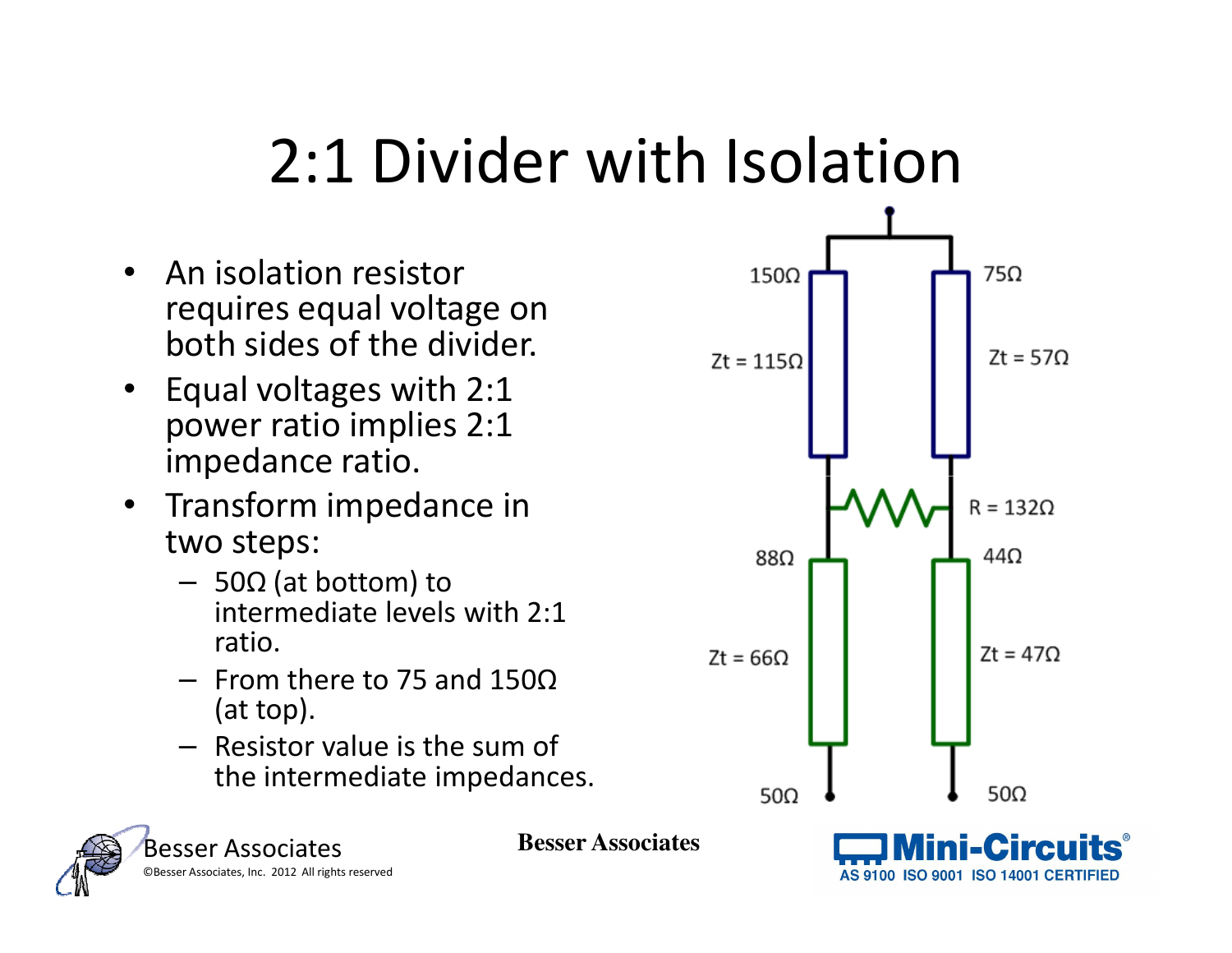



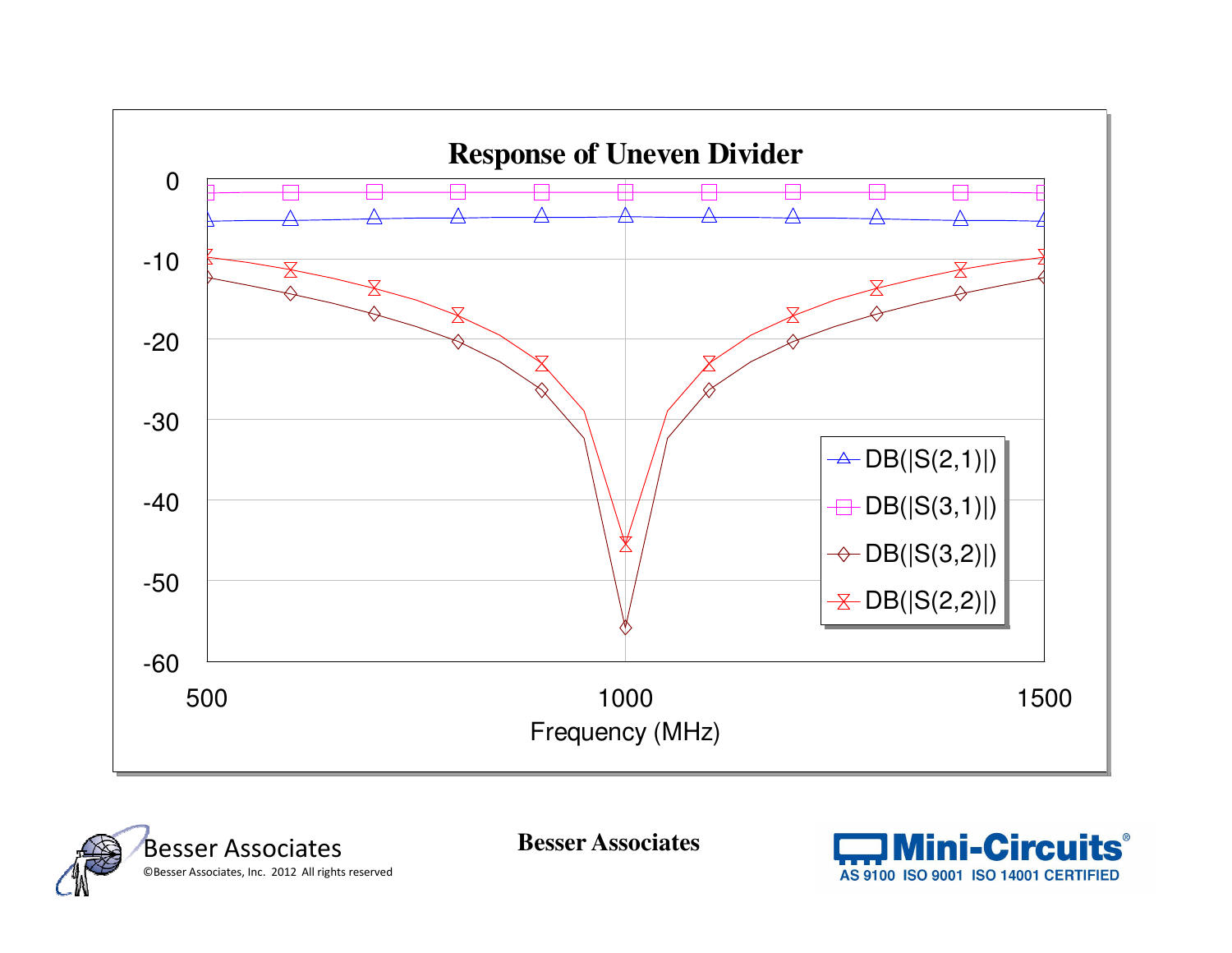#### N-Way Power Dividers

- • One-to-many:
	- N outputs can come together at one input using transformers that map Zo loads to N Zo at input.
	- $-$  If N > 2, it's impossible to connect isolation resistors in a 2-dimensional network.
- Two-Way Steps:
	- If N is a power of 2, branch out with Wilkinson dividers.
	- $-$  If N is not a power of 2, it still may be possible to use unequal 2-way dividers and achieve high isolation.



http://www.microwaves101.com/downloads/Robots versus Dinos.pdf



Besser Associates©Besser Associates, Inc. 2012 All rights reserved

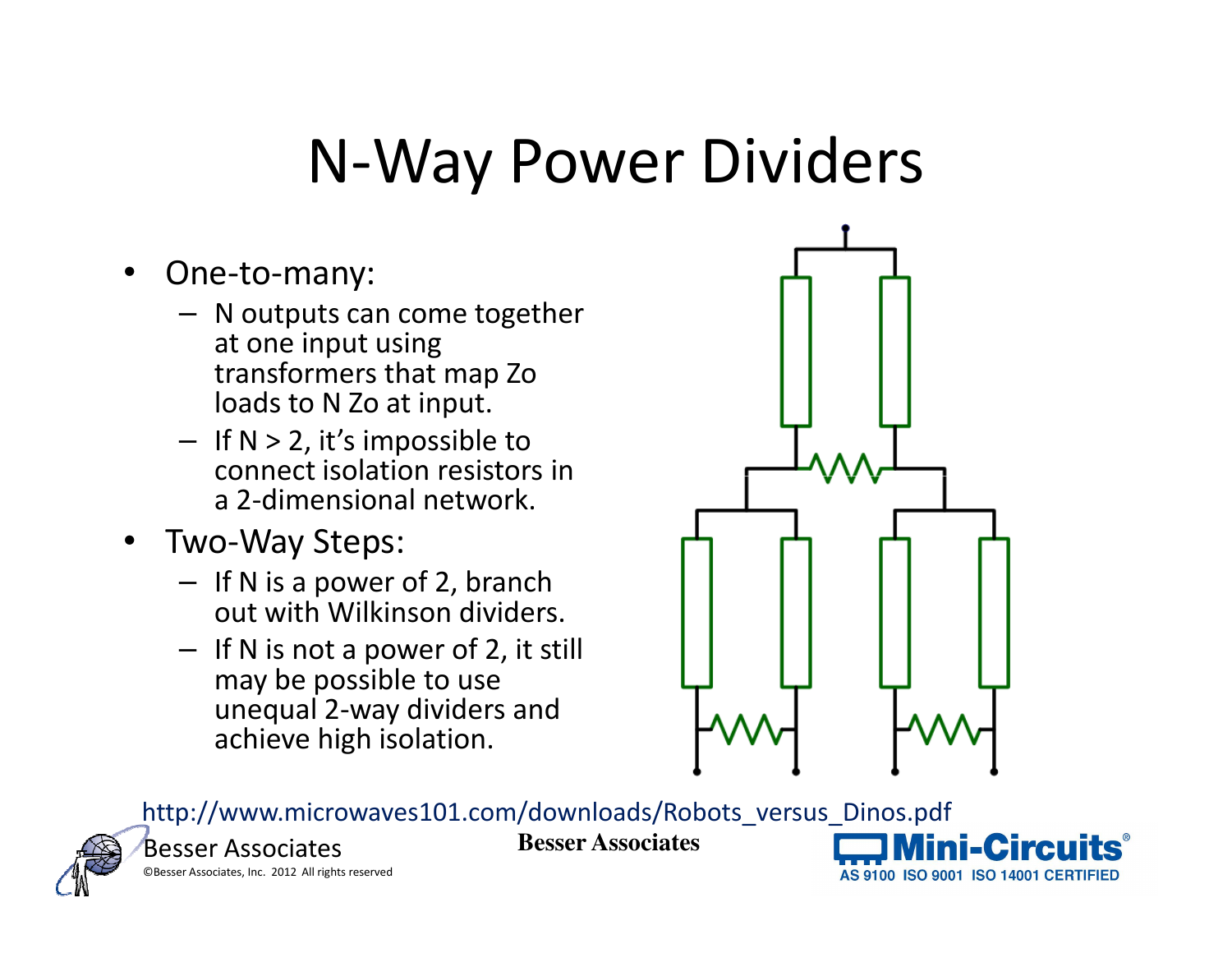



AS 9100 ISO 9001 ISO 14001 CERTIFIED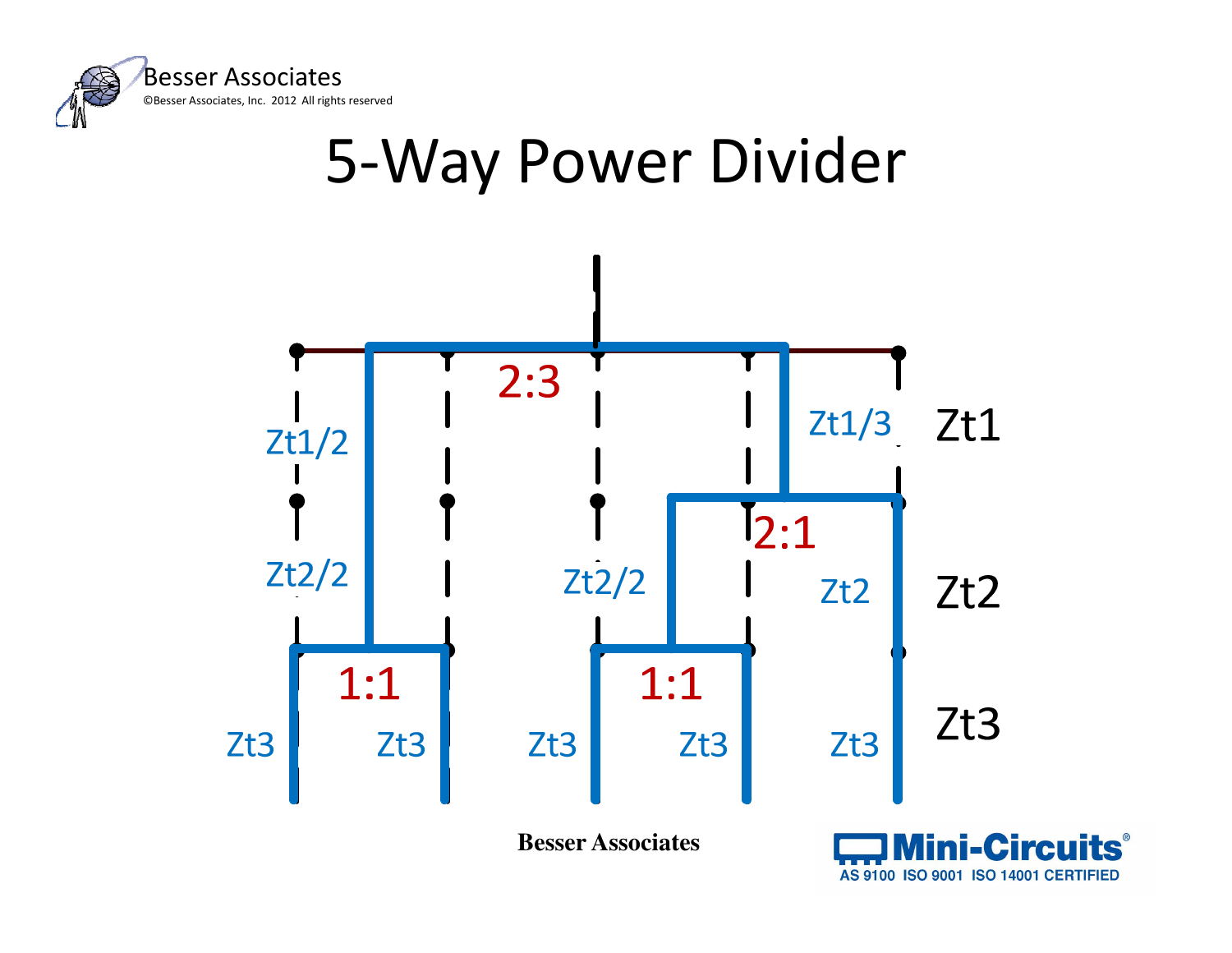

#### Power Combiners

- •Power combiners have N inputs and one output.
- Often used to
	- – $-$  Combine the outputs of several amplifiers.
	- – $-$  Combine received signals from several antenna elements.
- Biggest difference is in the power rating of the isolation resistors.
	- –- Power divider: Resistors dissipate power if the loads are reflective. A low power rating is often ok.
	- – Combiner: Resistors dissipate power if the sources are not balanced in magnitude and phase. A large power rating is often required.

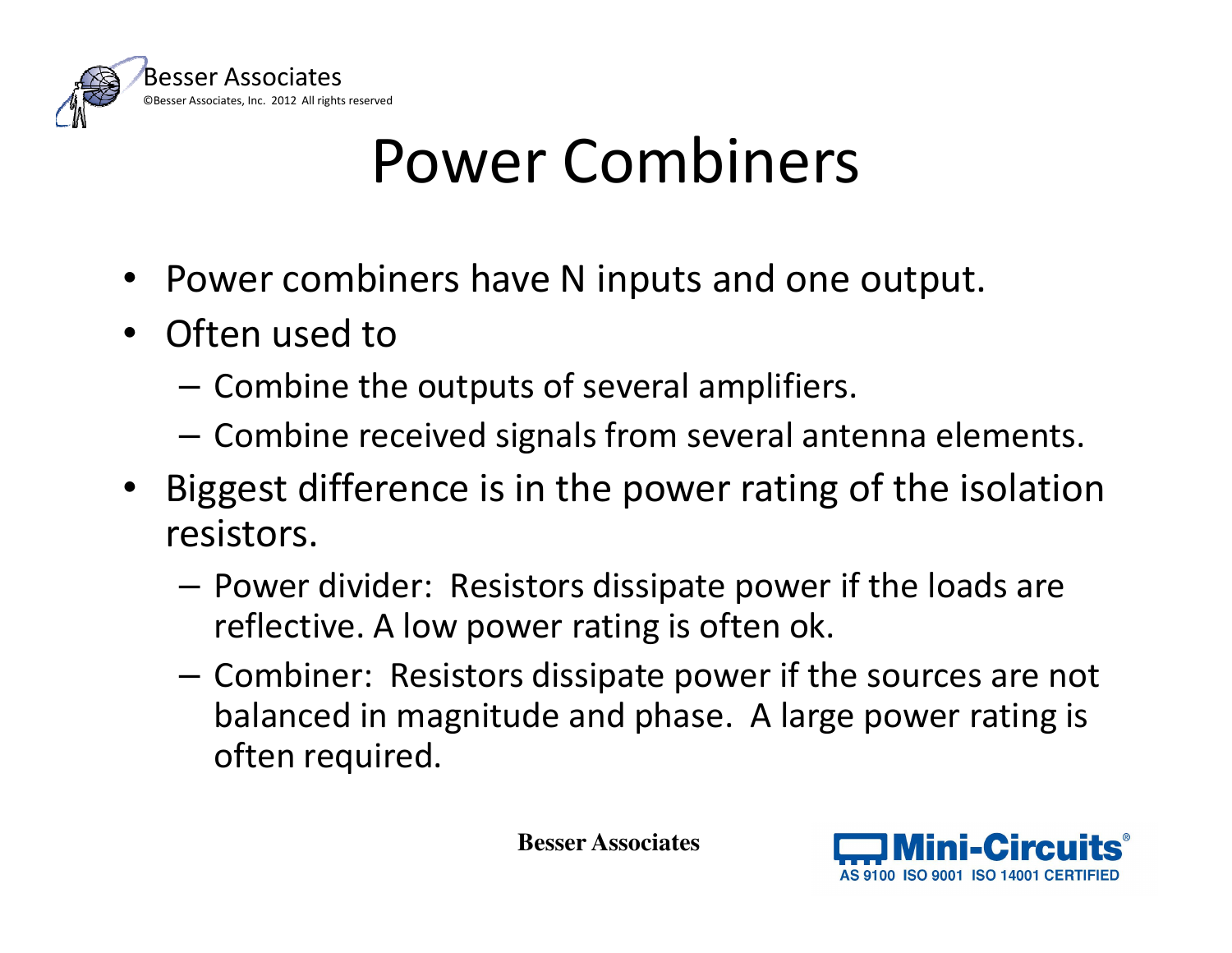

#### Dividing and Combining in a Power Amplifier



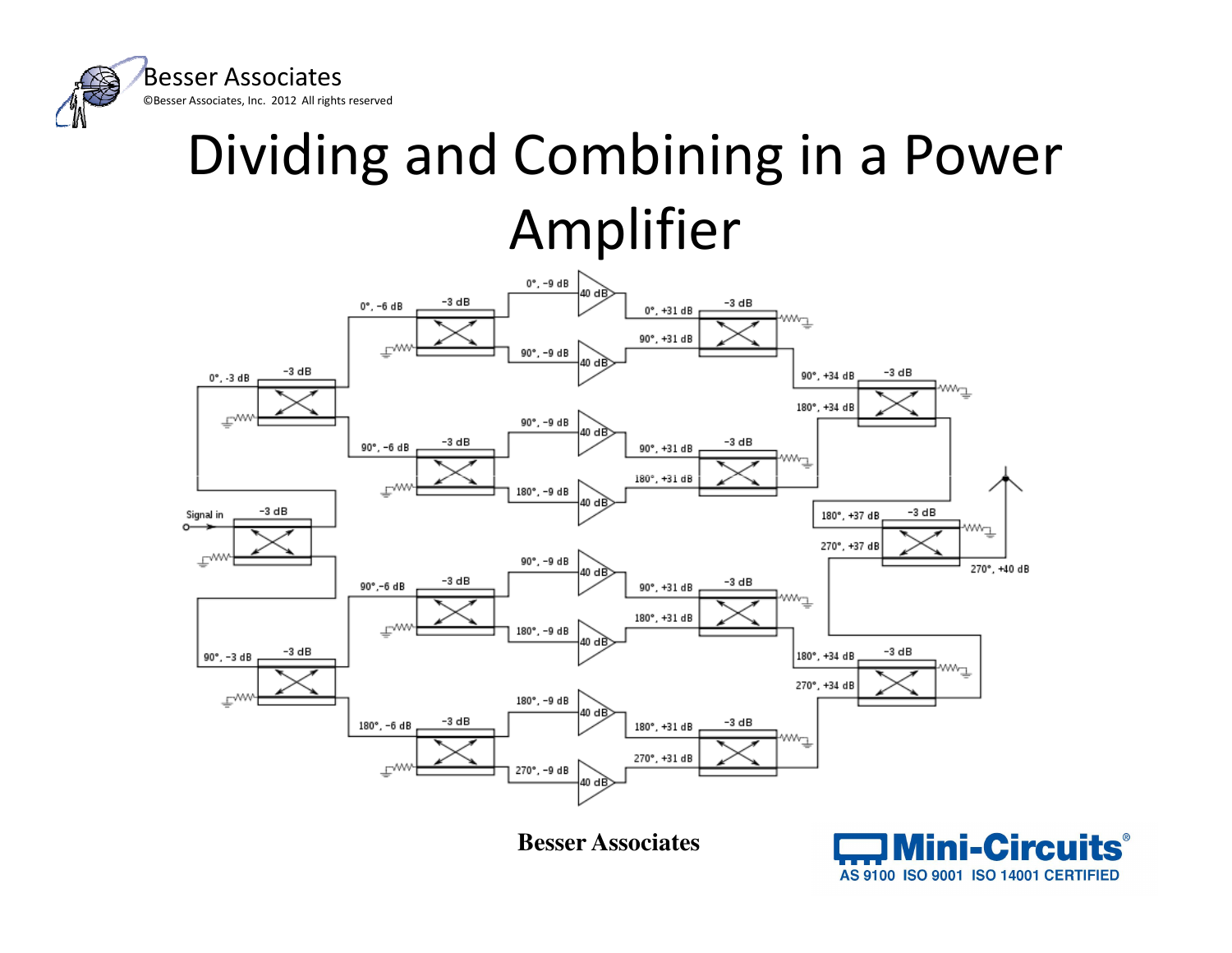

# Directional Couplers

- Directional couplers have an arrangement of two transmission lines so that energy can "leak" from one line to the other.
- Often used to sample off a small portion of the signal power.
- Couplers have a directional property that is useful in many measurements.

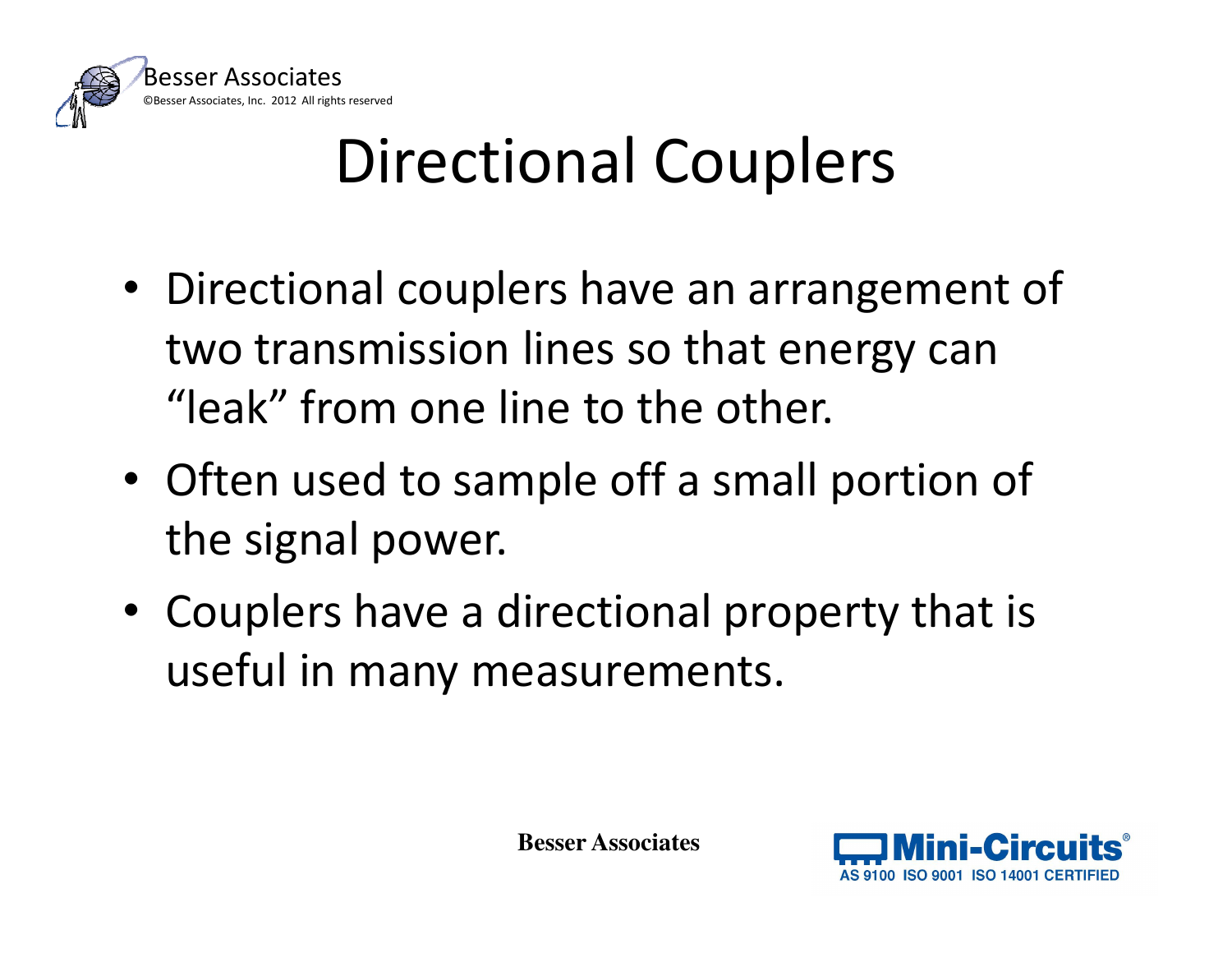

#### Directional Couplers

•Forward and reverse traveling waves can be observed by the use of a directional coupler.



The dual-directional coupler is two directional couplers connected back-to-back to

minimize "leakage" between Ports 3 and 4.

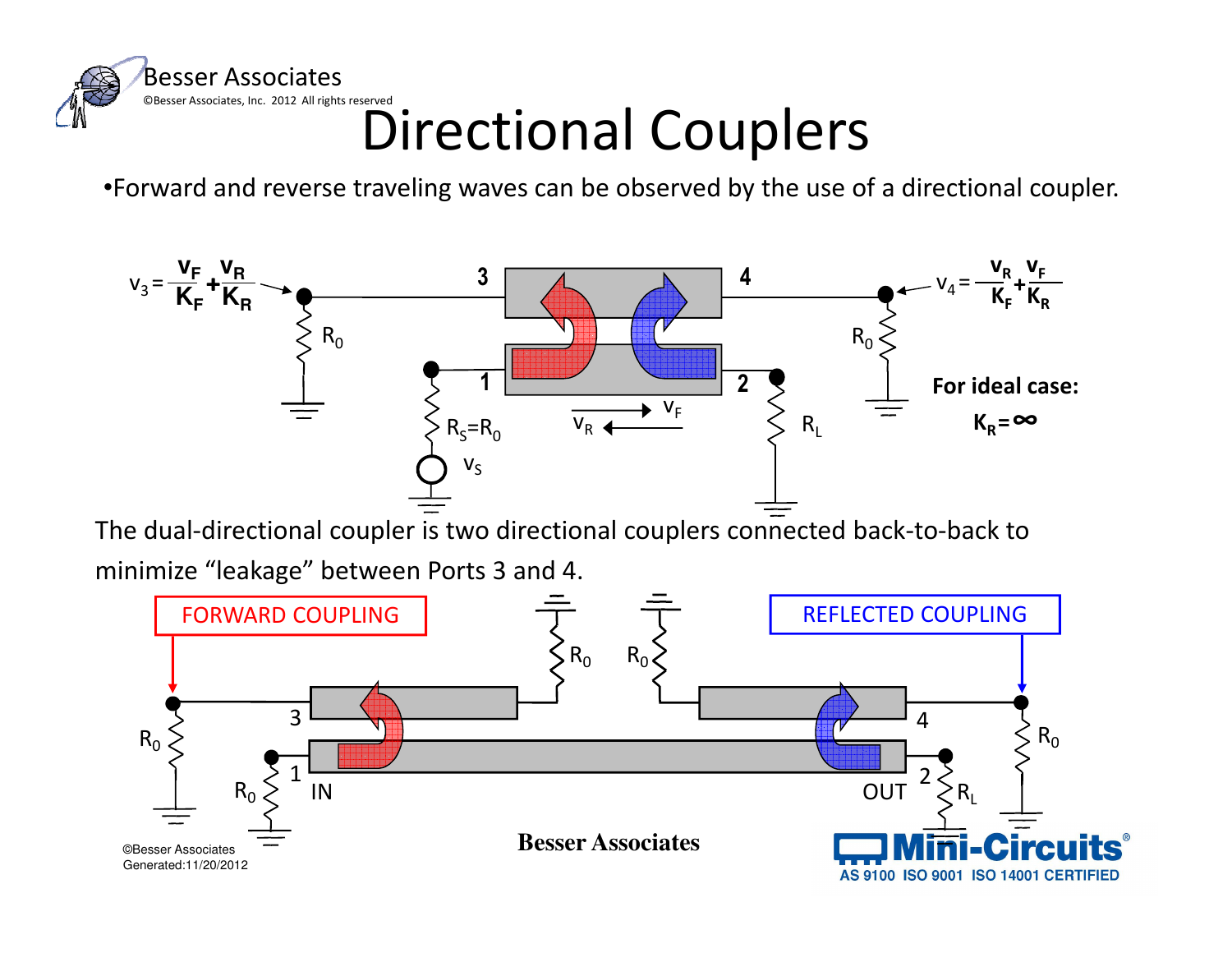## Couplers in Microstrip or Strip Line



• Operating band is centered where the sections are 90º long.

• Multi-section coupler has wider bandwidth.



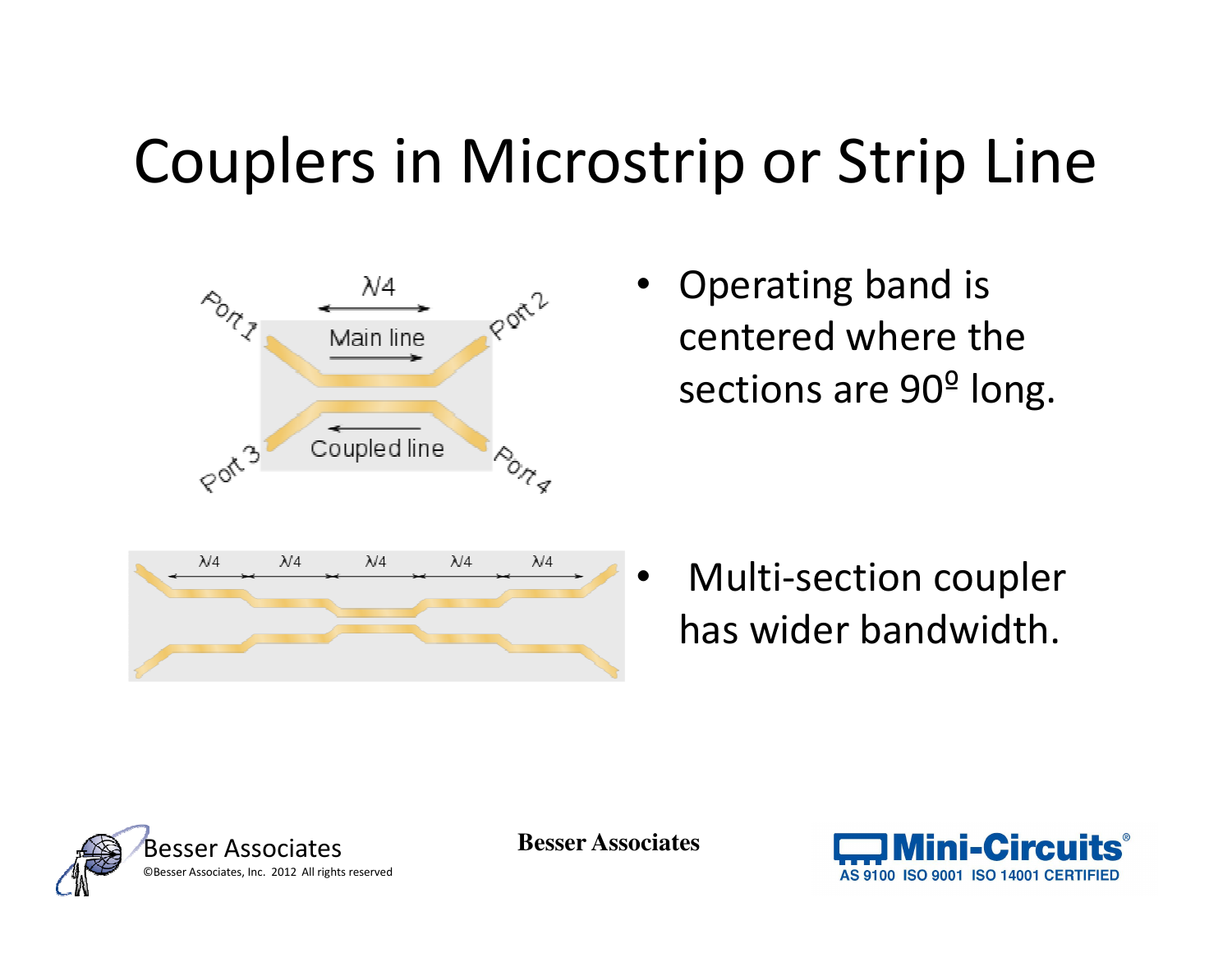# Coupler Specifications

- With ports numbered as in previous slides, coupler specifications are
	- Loss: input pwr at 1 / output pwr at 2
	- Coupling: input at 1 / output at 3
	- $-$  Isolation: input at 1 / output at 4
	- Directivity: Isolation / Coupling
- Usually all four of these are expressed in dB.





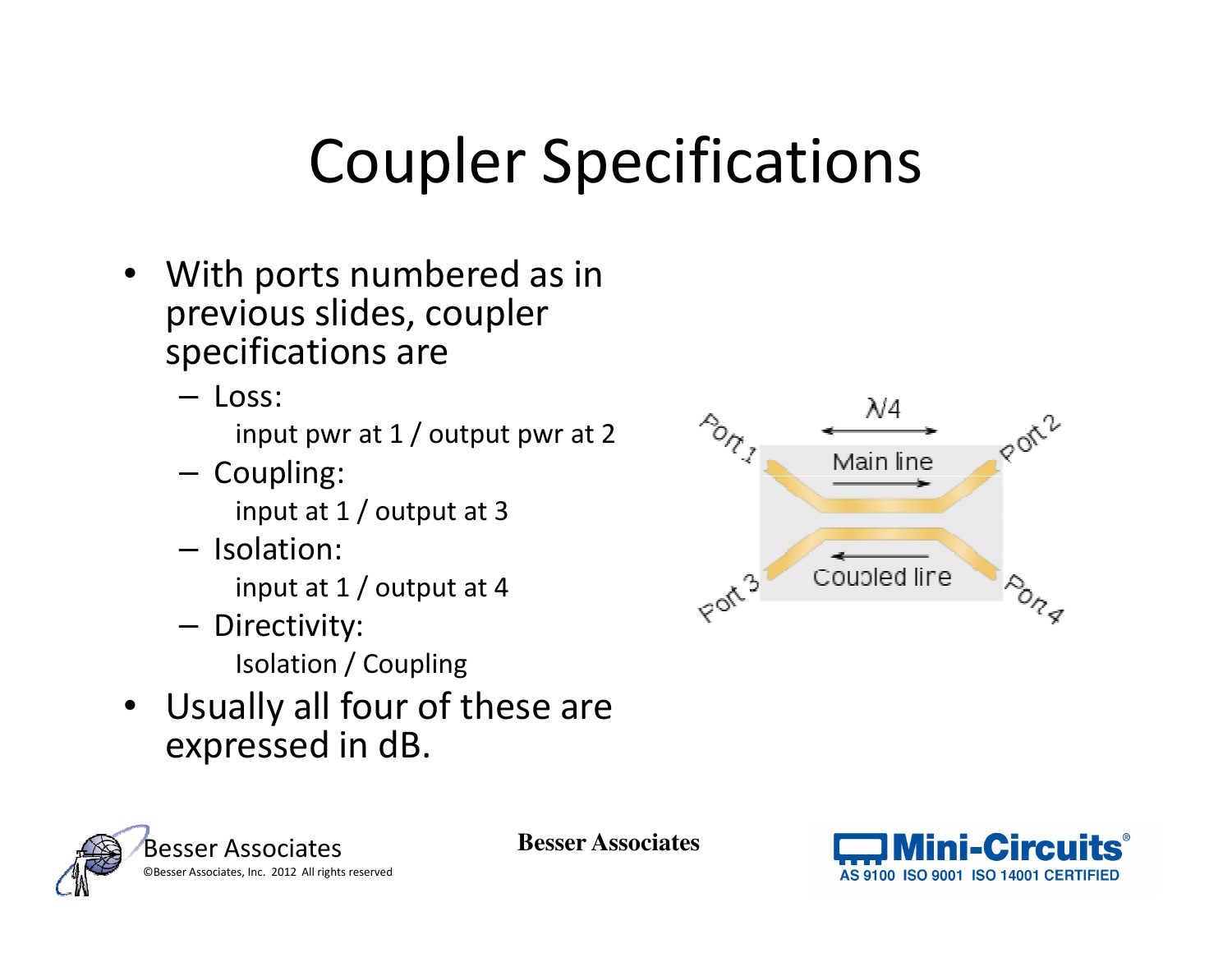

# Measuring Reflections

- Connect an unknown load at port 2 and send 0dBm into port 1. Assume low loss.
- A sample of reflected power from port 2 appears at port 4.
- Power of reflection sample: 0dBm – Return Loss – Coupling
- Power leaking from 1 to 4: 0dBm – Isolation
- Compare the sample to the leakage: Sample - Leakage = Directivity – Return Loss

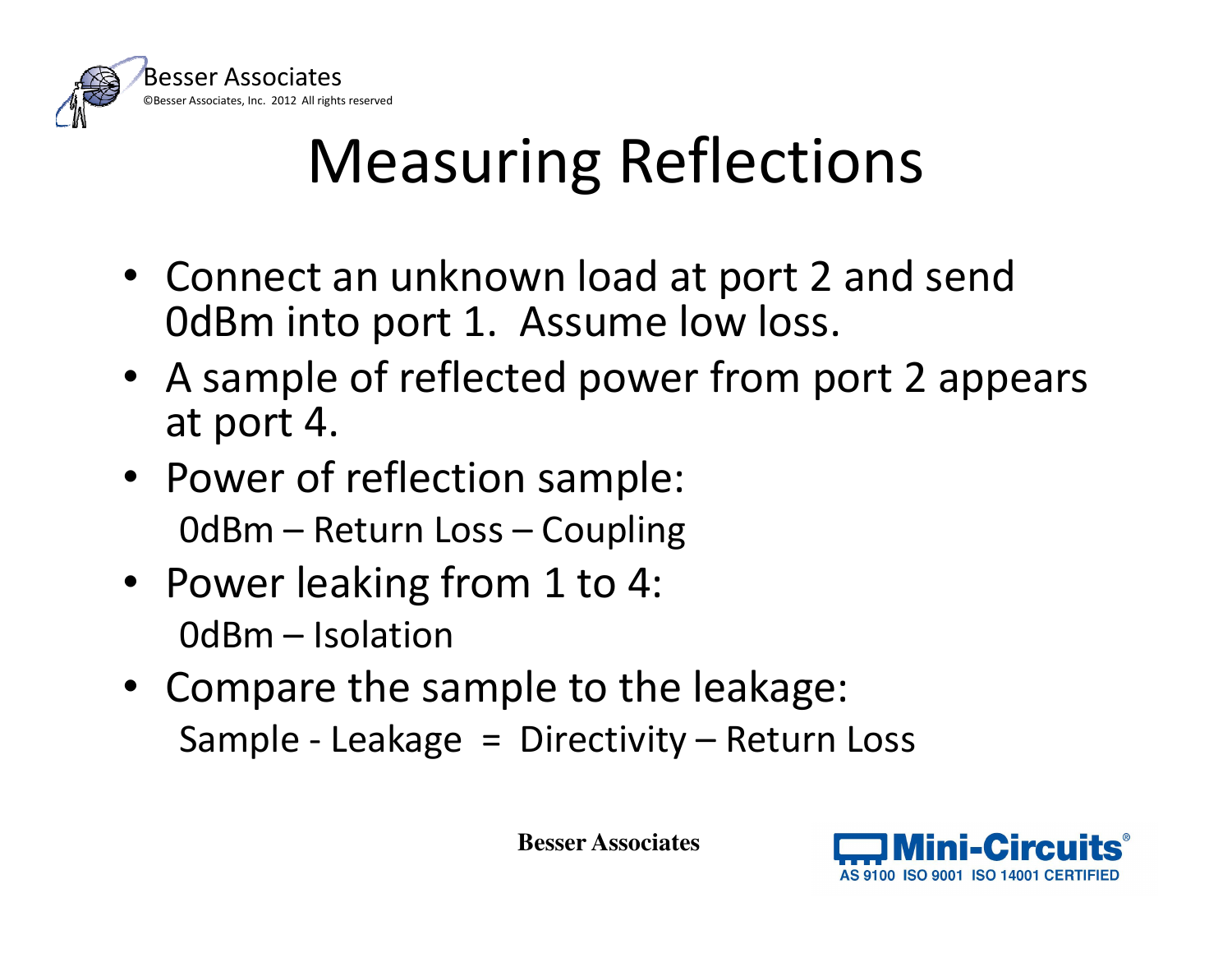

# Network Analyzer System



**Mini-Circuits®** AS 9100 ISO 9001 ISO 14001 CERTIFIED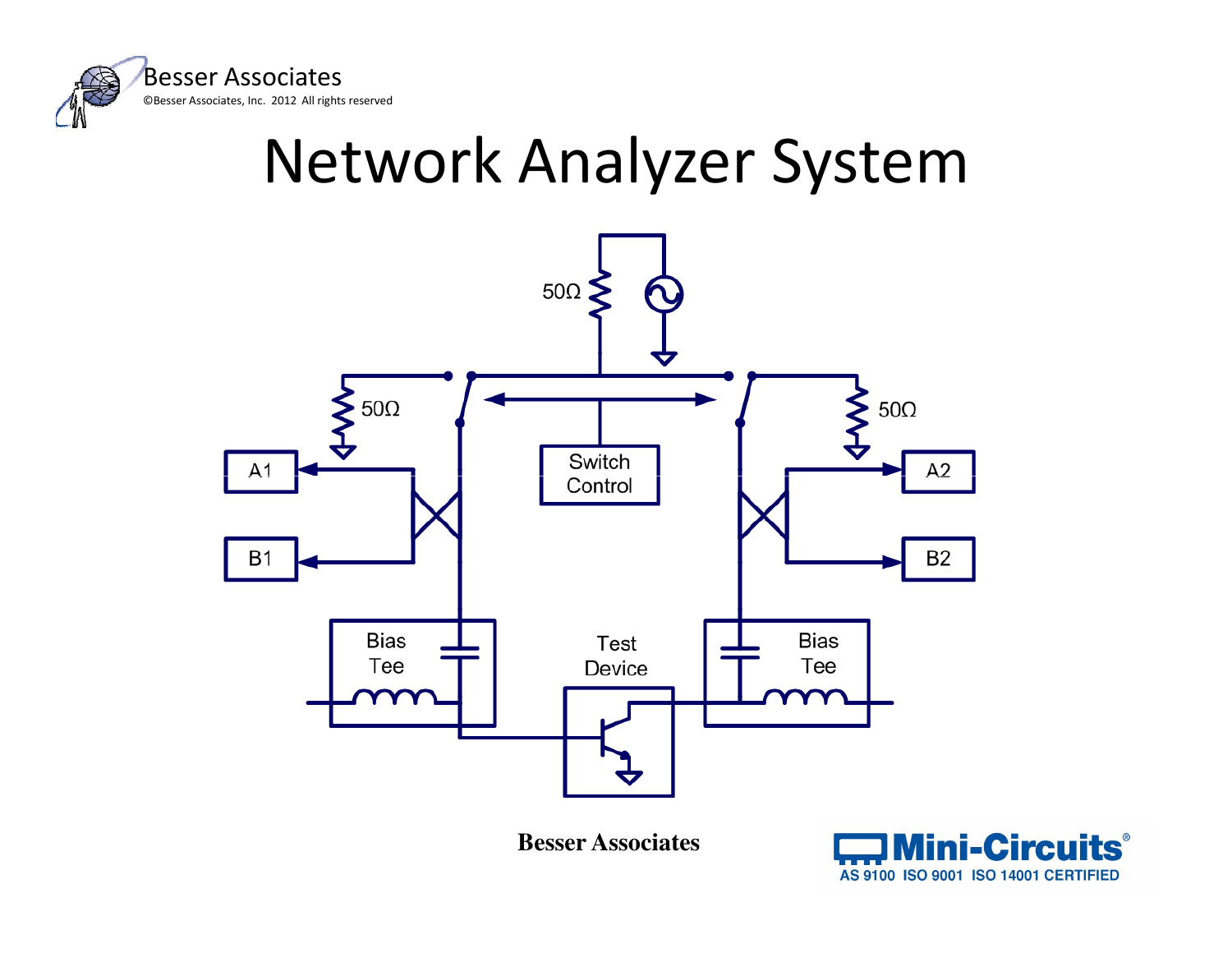

# Using Phase Relationships

- •• In many couplers there is a  $90^{\circ}$  (quadrature) phase relationship between the through and coupled paths.
	- and the state of the - "Balanced amplifiers" use 3dB quadrature couplers to cover up input and output mismatch.
- Power dividers have definite phase relationships between the two outputs.
	- $-$  Usually 0 $^{\sf o}$  or 180 $^{\sf o}$ .
	- and the state of the - Can add a length of line to one side of a divider to  $-$  can add a length of line to one side of a divider to make this 90<sup>o</sup>, 270<sup>o</sup>, etc.
	- and the state of the Useful in mixers, phased arrays, etc.

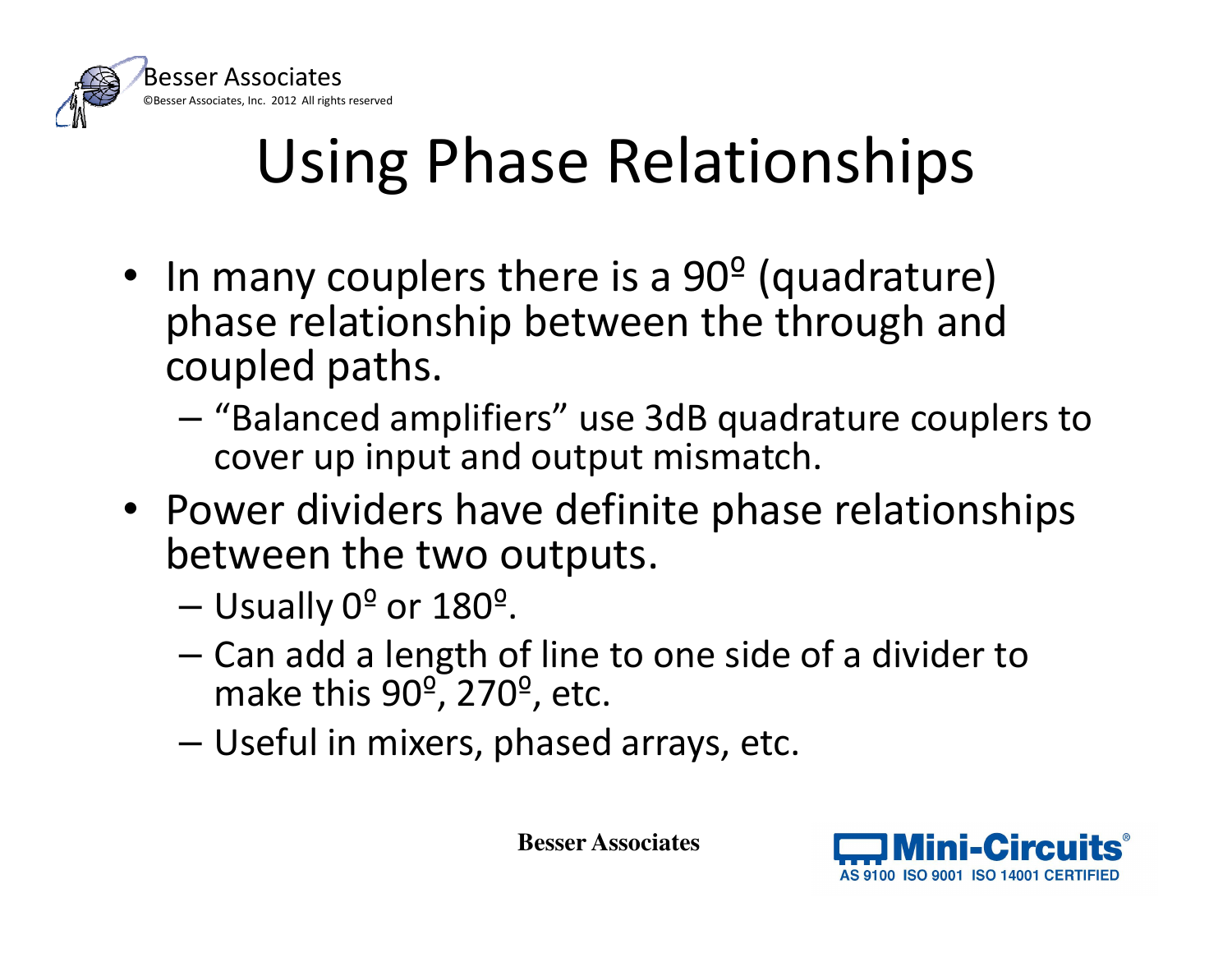

#### Using a 3dB Quadrature Coupler

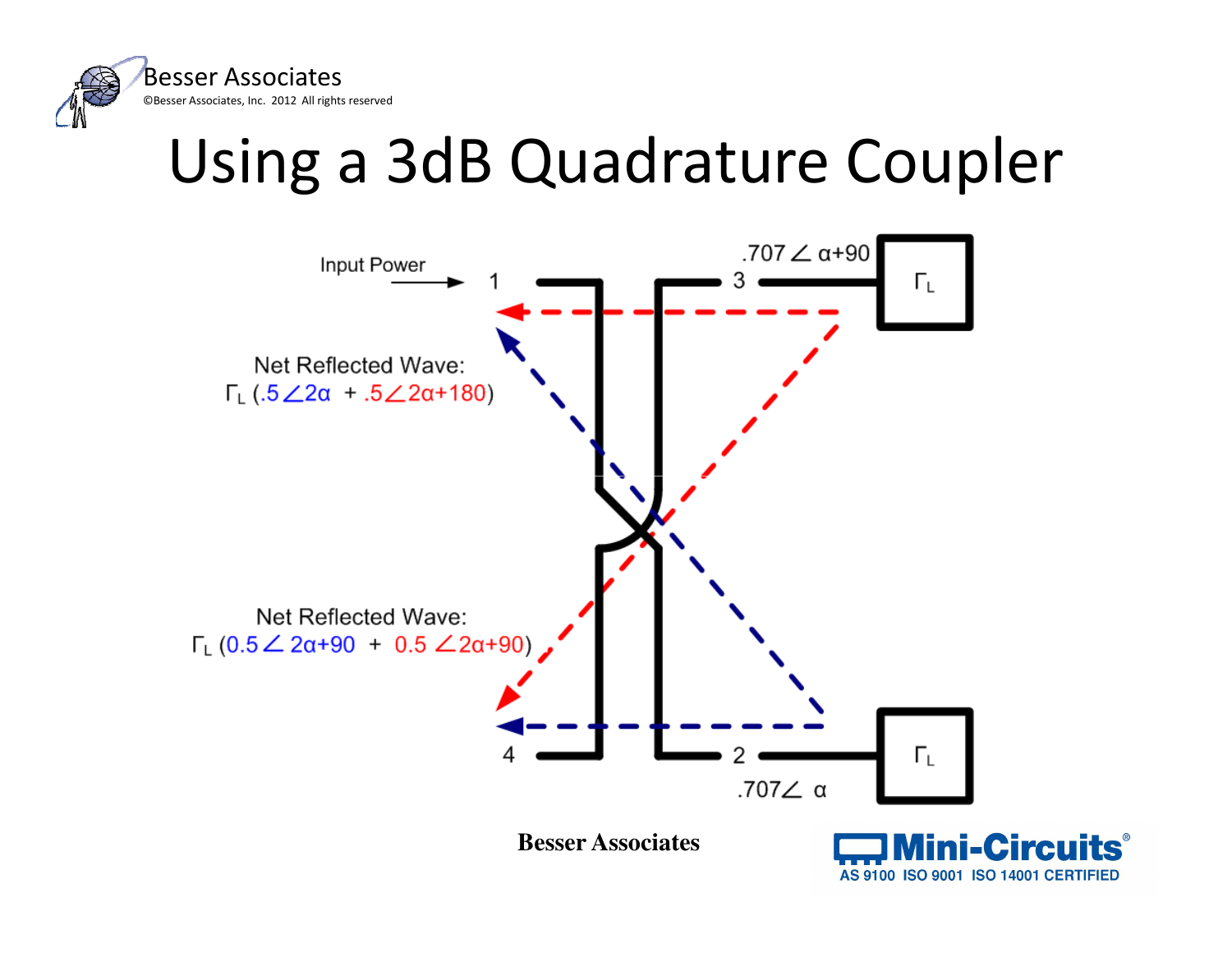#### Other Phase Relationships

- $\bullet$  Hybrid ring ("rat race") coupler
	- Input at P1 divides between P2 and P3 with equal phase.
	- Input at P4 divides between P2 and P3 with  $180^{\circ}$  phase difference.
	- P1 and P4 are isolated.
- $\bullet$  Branch line coupler
	- Line sections are 90<sup>o</sup> long at center frequency.
	- Input at P1 divides between P2 and P3 with 90 $^{\circ}$  phase difference.
	- Two-section coupler shown.







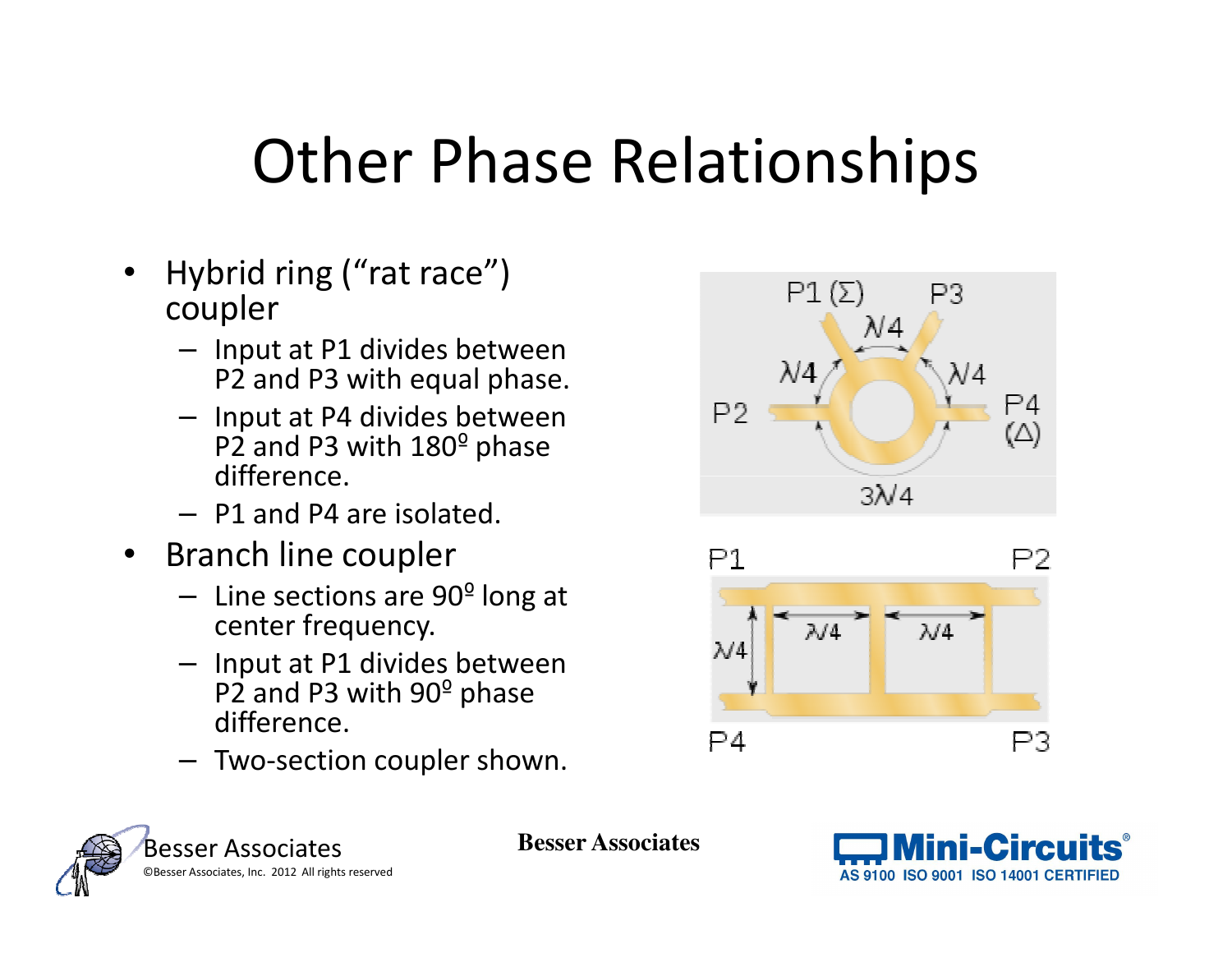#### Dividers and Couplers Made from Transformers



• Transformer with center-tapped secondary can act as a 180º power divider.



• Cross-coupled transformers form a directional coupler.

#### http://michaelgellis.tripod.com/direct.html